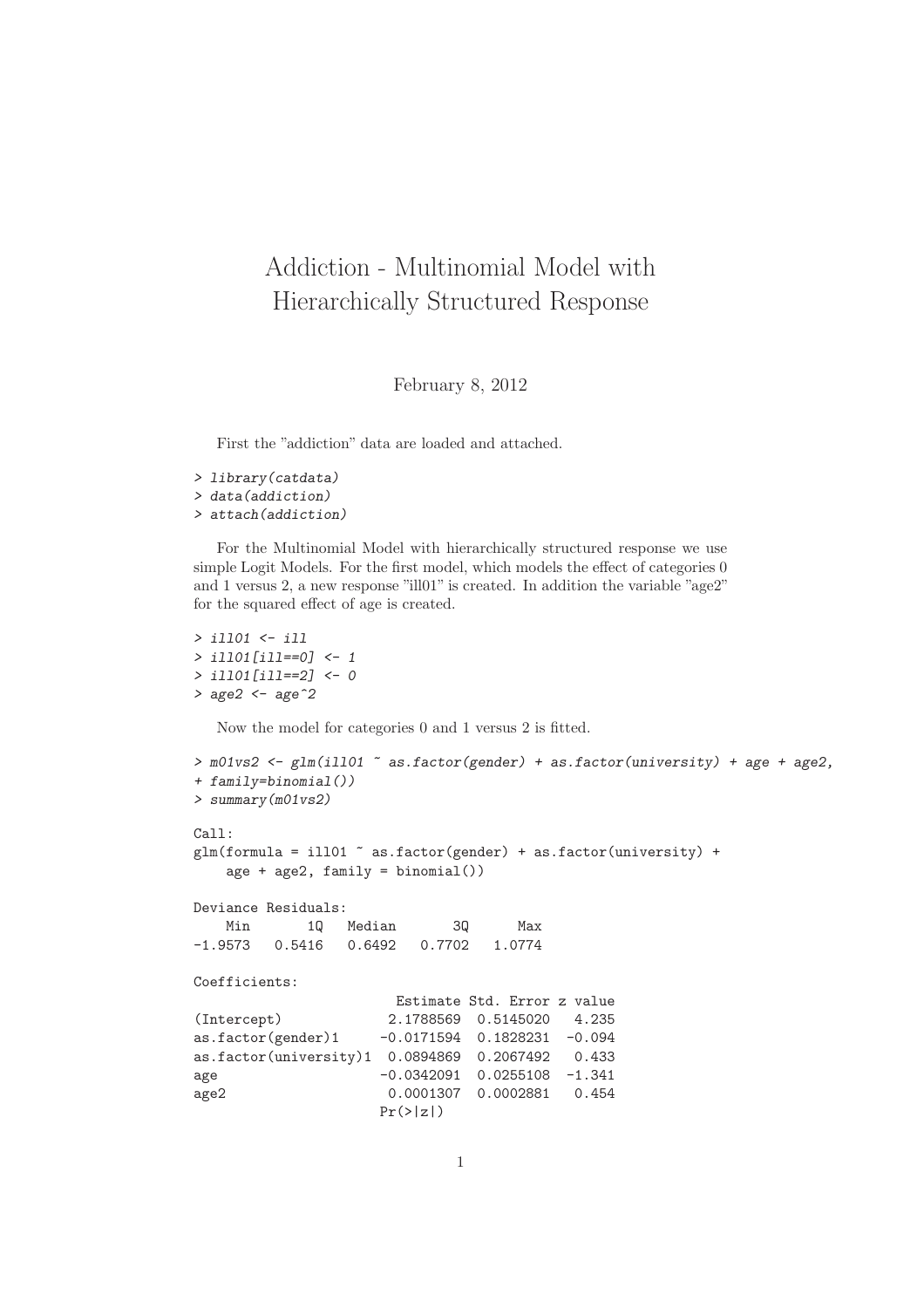```
(Intercept) 2.29e-05 ***
as.factor(gender)1 0.925
as.factor(university)1 0.665
age 0.180
age2 0.650
---
Signif. codes: 0 '***' 0.001 '**' 0.01 '*' 0.05 '.' 0.1 ' ' 1
(Dispersion parameter for binomial family taken to be 1)
   Null deviance: 756.98 on 681 degrees of freedom
Residual deviance: 736.74 on 677 degrees of freedom
 (30 observations deleted due to missingness)
AIC: 746.74
Number of Fisher Scoring iterations: 4
```
For the next model the data set has to be reduced, only observations with response categories 0 or 1 are needed. Then the variable "age2" is built.

```
> detach(addiction)
> addiction2 <- addiction[addiction$ill!=2,]
> attach(addiction2)
> age2 <- age<sup>2</sup>2
```
Finally the model for categories 0 versus 1 is fitted.

```
> m0vs1 <- glm(ill ~ as.factor(gender) + as.factor(university) + age + age2,
+ family=binomial())
> summary(m0vs1)
C_{2}11 \cdotglm(formula = 111 \tilde{ }</math> as.factor(gender) + as.factor(university) +age + age2, family = binomial())
Deviance Residuals:
   Min 1Q Median 3Q Max
-2.3539 -0.9427 0.5316 0.8918 1.9496
Coefficients:
                     Estimate Std. Error z value
(Intercept) -3.5468017 0.5443388 -6.516
as.factor(gender)1 0.5433231 0.2054682 2.644
as.factor(university)1 1.4655504 0.2600787 5.635
age 0.1719897 0.0283914 6.058
age2 -0.0017344 0.0003341 -5.191
                   Pr(>|z|)(Intercept) 7.23e-11 ***
as.factor(gender)1 0.00819 **
as.factor(university)1 1.75e-08 ***
age 1.38e-09 ***
```